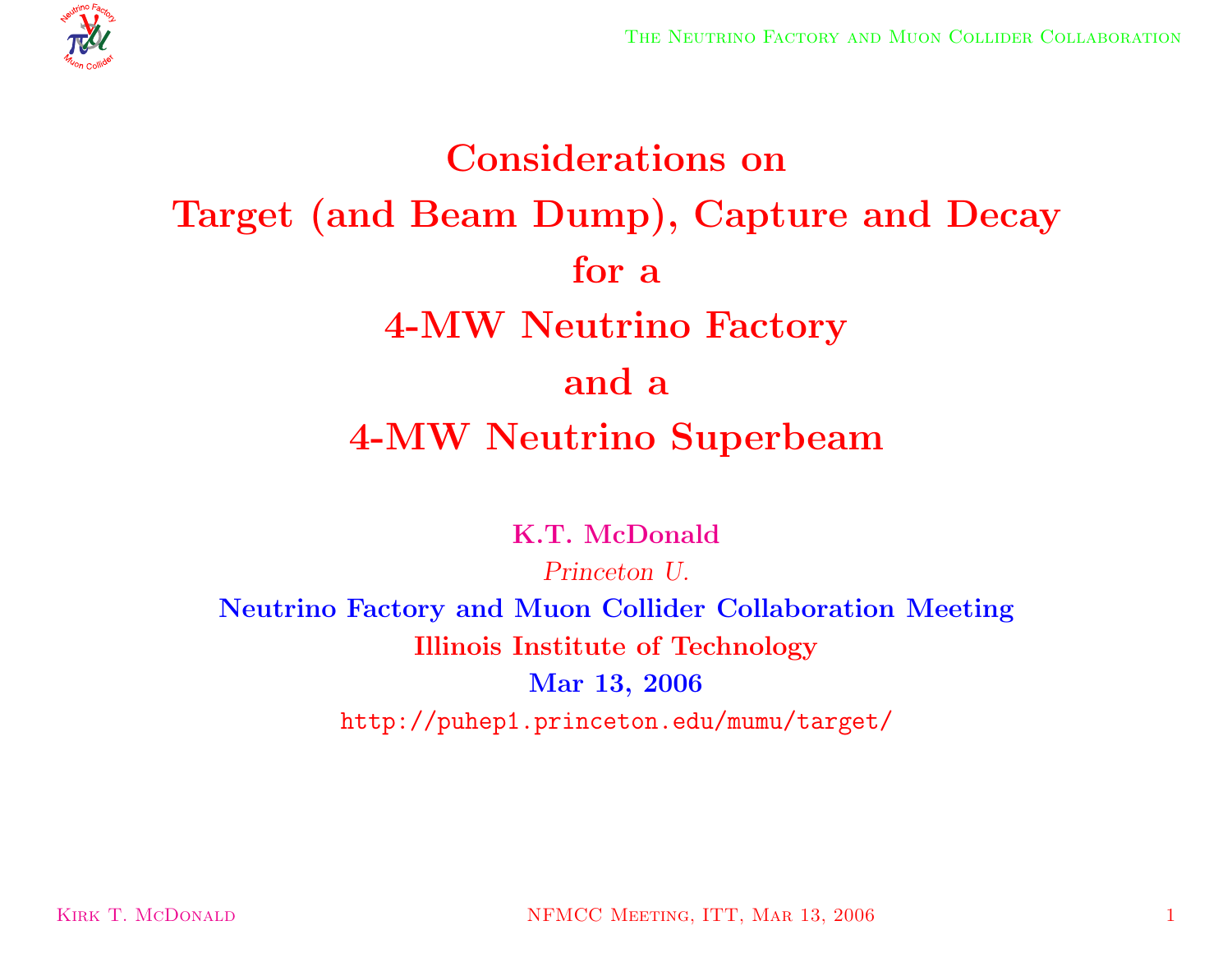

#### **The Context**

- Physics: Nature presents us with the opportunity to explore the richness of the  $\mathbf{mixing}$  of  $\mathbf{massive}\text{ }\mathbf{neutrinos:}\text{ Mass}$   $\mathbf{hierarchy,}\sin^2\theta_{13},\text{ }CP\text{ violation.}$
- *•* **Neutrino Beams:**
	- $-$  **Superbeam neutrinos from**  $\pi^{\pm} \to \mu^{\pm} \nu_{\mu} (\overline{\nu}_{\mu}).$  **(Pions from**  $pA \to \pi^{\pm} X.$ **)**
	- $-$  Factory neutrinos from  $\bm{\mu}^\pm \to e^\pm \overline{\bm{\nu}}_{\bm{\mu}} \bm{\nu}_e (\bm{\nu}_{\bm{\mu}} \overline{\bm{\nu}}_e)$ . (Muons from  $\bm{\pi}^\pm \to \bm{\mu}^\pm \bm{\nu}_{\bm{\mu}} (\overline{\bm{\nu}}_{\bm{\mu}})$ .)
	- $\rightarrow$   $\beta$ -beam neutrinos from  ${}^6\textrm{He} \rightarrow {}^6\textrm{Lie}^-\overline{\nu}_e,$   ${}^{18}\textrm{Ne} \rightarrow {}^{18}\textrm{Fe}^+\nu_e$  (not discussed here).
- *•* **Detectors: Cheapest large detectors are calorimeters with no magnetic field.**
	- $\Rightarrow$  Cheapest to study  $\nu_\mu \rightarrow \nu_e$  oscillations with a sign-selected source.
	- <sup>⇒</sup> **Long time to study both neutrino and antineutrino oscillations.**
	- **Alternatives to permit simultaneous studies of neutrinos and antineutrinos:**
	- $-$  **Magnetized iron calorimeter with Neutrino Factory**  $(\mu^{\pm}$  **only).**
	- **– Magnetized liquid argon detector with Superbeam and/or Neutrino Factory.**  $($  Only magnetized LAr detector can distinguish  $e^{\pm}$ . $)$

**(Neutrino Factory needs magnetized detector even if sign-selected beam.)**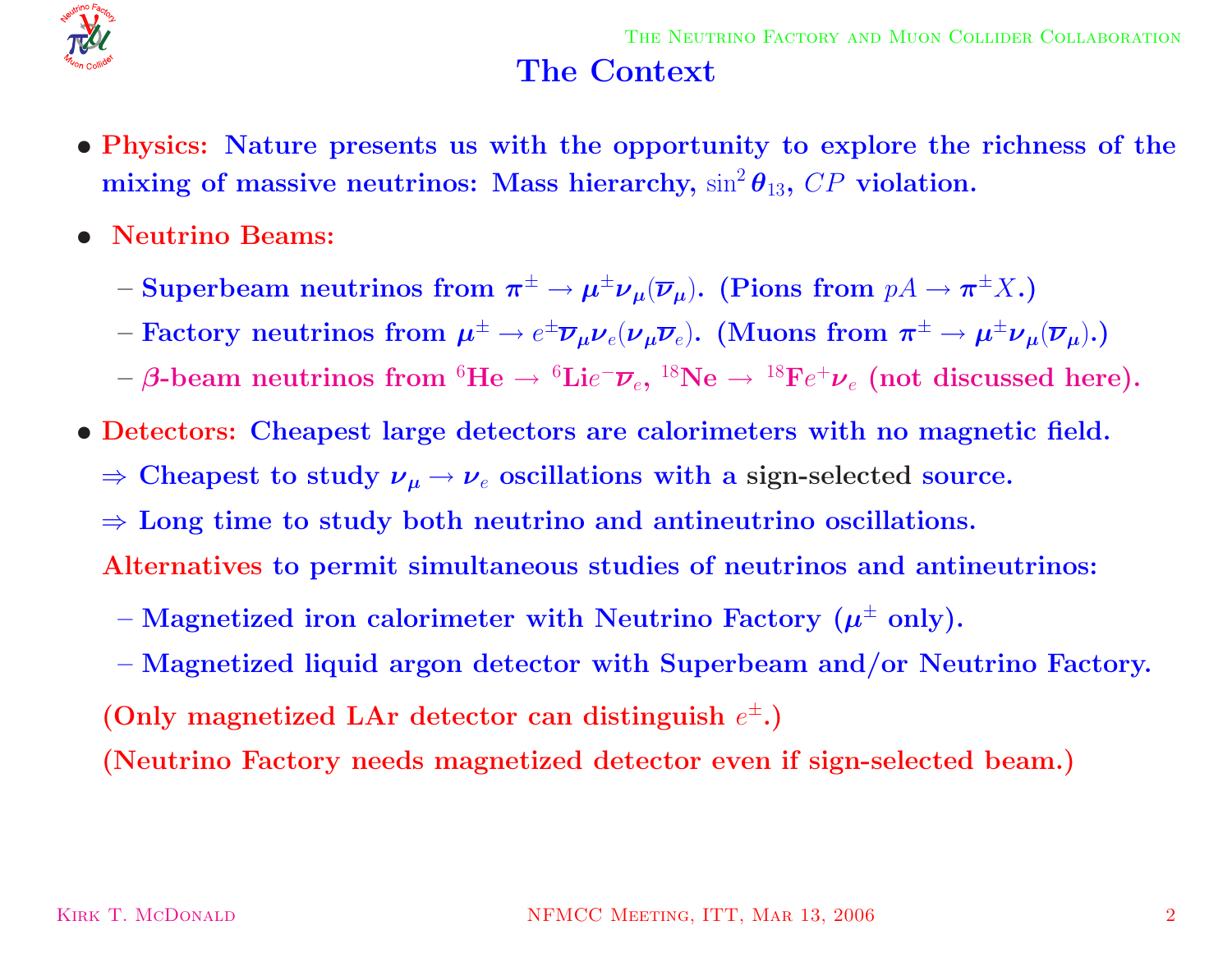

#### **4-MW Proton Beam**

- *•* **10-30 GeV appropriate for both Superbeam and Neutrino Factory.**  $\Rightarrow$  **0.8-2.5**  $\times 10^{15}$   $p$ ps; **0.8-2.5**  $\times 10^{22}$  protons per year of  $10^{7}$  s.
- Rep rate 15-50 Hz at Neutrino Factory, as low as 2 Hz for Superbeam.
	- $\Rightarrow$  **Protons per pulse from 1.6**  $\times10^{13}$  to  $1.25$   $\times10^{15}$ .
	- $\Rightarrow$  **Energy** per pulse from 80 kJ to 2 MJ.
- *•* **Small beam size preferred:**

 $\approx 0.1 \text{ cm}^2 \text{ for Neutrino } \text{Factory, } \approx 0.2 \text{ cm}^2 \text{ for Superbeam.}$ 

- <sup>⇒</sup> **Severe materials issues for target AND beam dump.**
	- *•* **Radiation Damage.**
	- *•* **Melting.**
	- *•* **Cracking (due to single-pulse "thermal shock".**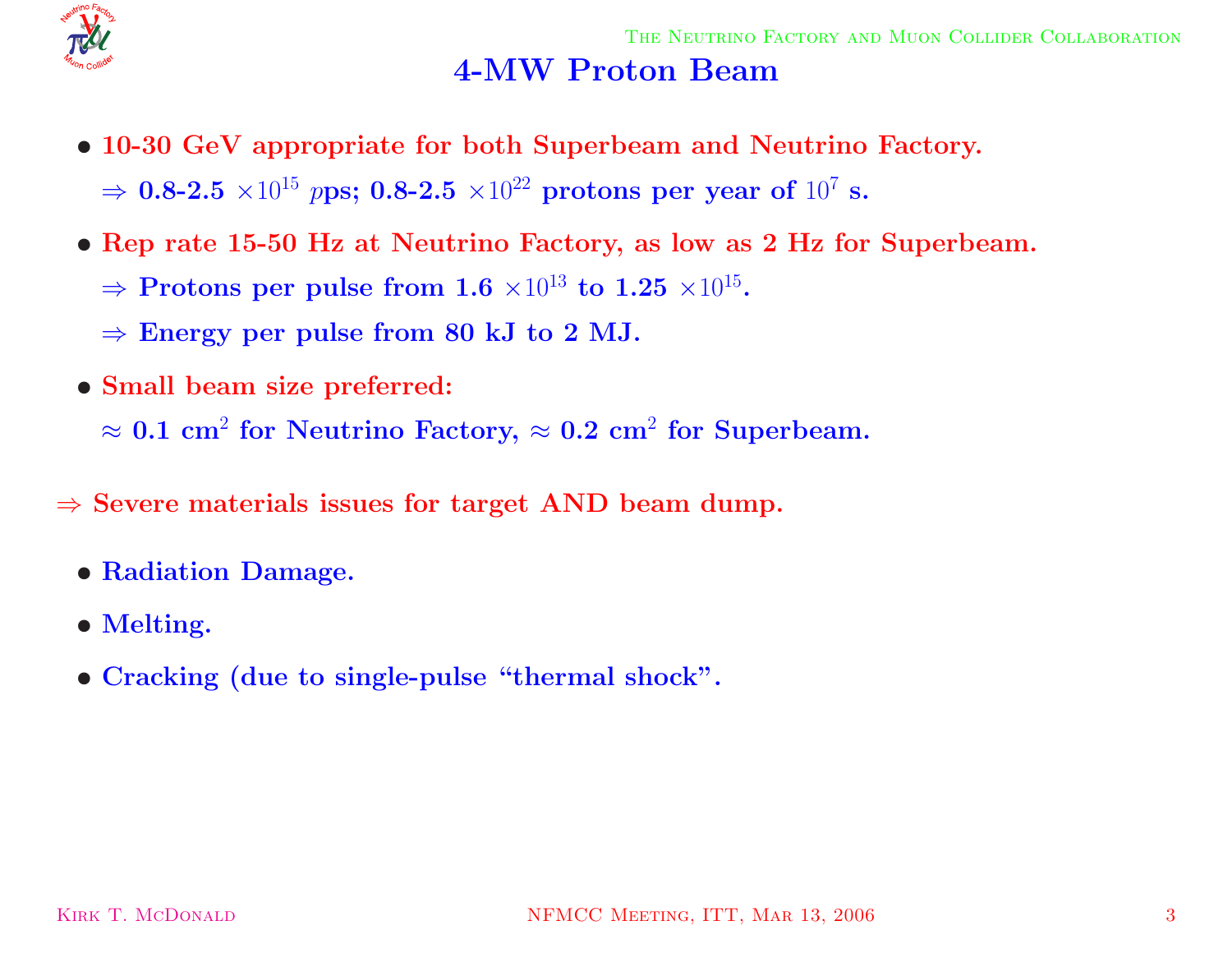

#### **Radiation Damage**

The lifetime dose against radiation damage (embrittlement, cracking, ....) by protons  ${\bf f}$  **or**  ${\bf m}{\bf o}{\bf s}$   ${\bf t}$   ${\bf s}$   ${\bf a}{\bf b}{\bf o}{\bf u}{\bf t}$   $10^{22}/{\bf cm}^2$ .

 $\Rightarrow$  Target lifetime of about 5-14 days at a Neutrino Factory (and 9-28 days at a **Superbeam).**

<sup>⇒</sup> **Mitigate by frequent target changes, moving target, liquid target, ...**

# **Remember the Beam Dump**

Target of 2 interaction lengths  $\Rightarrow$  1/7 of beam is passed on to the beam dump.

**Long distance from target to dump at <sup>a</sup> Superbeam,**

- $\Rightarrow$  **Beam** is much less focused at the dump than at the target,
- <sup>⇒</sup> **Radiation damage to the dump not <sup>a</sup> critical issue (Superbeam).**

**Short distance from target to dump at <sup>a</sup> Neutrino Factory,**

- $\Rightarrow$  **Beam** still tightly focused at the dump,
- $\Rightarrow$  Frequent changes of the beam dump, or a moving dump, or a liquid dump.

A liquid beam dump is the most plausible option for a Neutrino Factory, independent of the choice of target. (This is so even for a 1-MW Neutrino Factory.)

The proton beam should be tilted with respect to the axis of the capture system at a Neutrino Factory, so that the beam dump does not absorb the captured  $\pi$ 's and  $\mu$ 's. KIRK T. MCDONALD NEMCC MEETING, ITT, MAR 13, 2006 4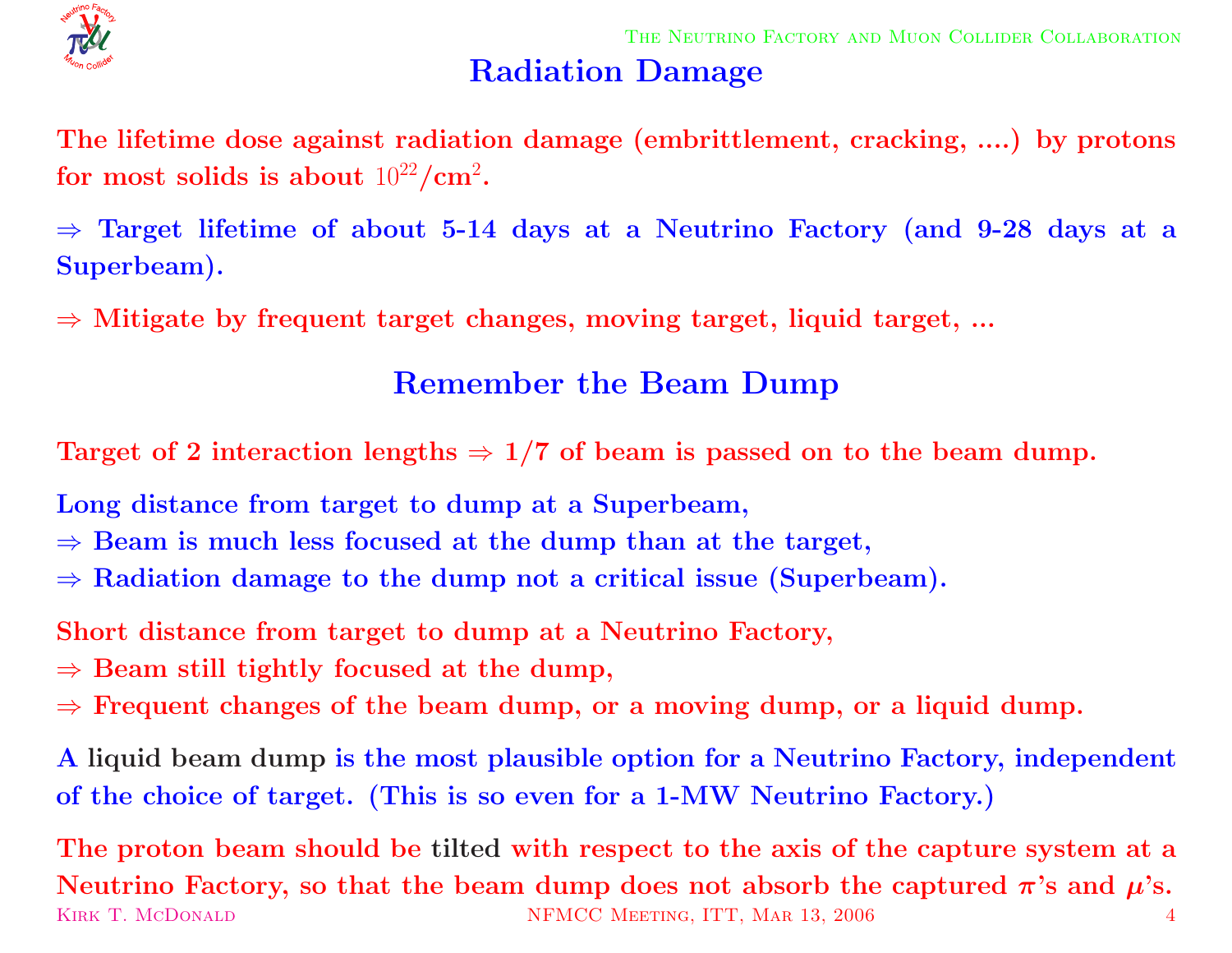

THE NEUTRINO FACTORY AND MUON COLLIDER COLLABORATION

# **Target and Capture Topologies: Toroidal Horn**

The traditional topology for efficient capture of secondary pions is a toroidal "horn" **(Van der Meer, 1961).**

- $\bullet$  Collects only one sign,  $\Rightarrow$  Long data runs, but nonmagnetic detector (Superbeam).
- *•* **Inner conductor of toroid very close to proton beam.**
	- $\Rightarrow$  Limited life due to radiation damage at 4 MW.
	- <sup>⇒</sup> **Beam, and beam dump, along magnetic axis.**
	- <sup>⇒</sup> **More compatible with Superbeam than with Neutrino Factory.**

**Carbon composite target with He gas**

**cooling** (BNL study): Mercury jet target (CERN SPL study):



If desire secondary pions with  $E_\pi \lesssim$  5 GeV (Neutrino Factory), a high-Z target is  ${\bf f}$  avored, but for  $E_\pi\gtrsim10\,{\, {\rm GeV}}$  (some Superbeams), low  $Z$  is preferred. KIRK T. MCDONALD NEMCC MEETING, ITT, MAR 13, 2006 5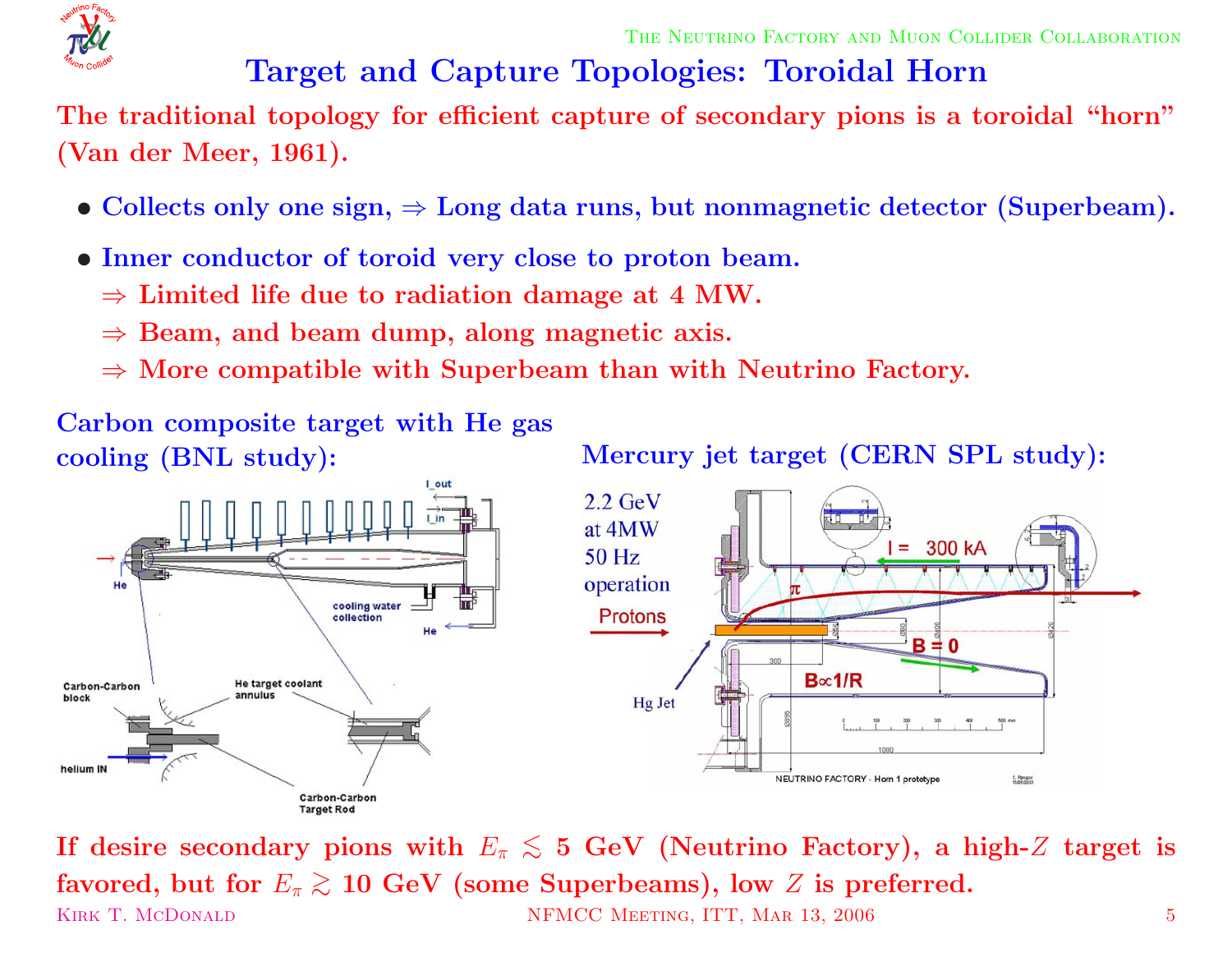![](_page_5_Picture_0.jpeg)

# **Target and Capture Topologies: Solenoid**

**Palmer (1994) proposed <sup>a</sup> solenoidal capture system for <sup>a</sup> Neutrino Factory.**

- Collects both signs of  $\pi$ 's and  $\mu$ 's,  $\Rightarrow$  Shorter data runs (with magnetic detector).
- *•* **Solenoid coils can be some distance from proton beam.**

⇒ > ∼ **4 year life against radiation damage at 4 MW.**

<sup>⇒</sup> **Proton beam readily tilted with respect to magnetic axis.**

 $\Rightarrow$  **Beam dump** out of the way  $\mathbf{p}$  **of** secondary  $\boldsymbol{\pi}$ 's and  $\boldsymbol{\mu}$ 's.

**Mercury jet target and proton beam tilt downwards with respect to the horizontal magnetic axis of the capture system.**

**The mercury collects in <sup>a</sup> pool that serves as the beam dump (Neutrino Factory Study 2):**

![](_page_5_Figure_11.jpeg)

KIRK T. MCDONALD NEMCC MEETING, ITT, MAR 13, 2006 6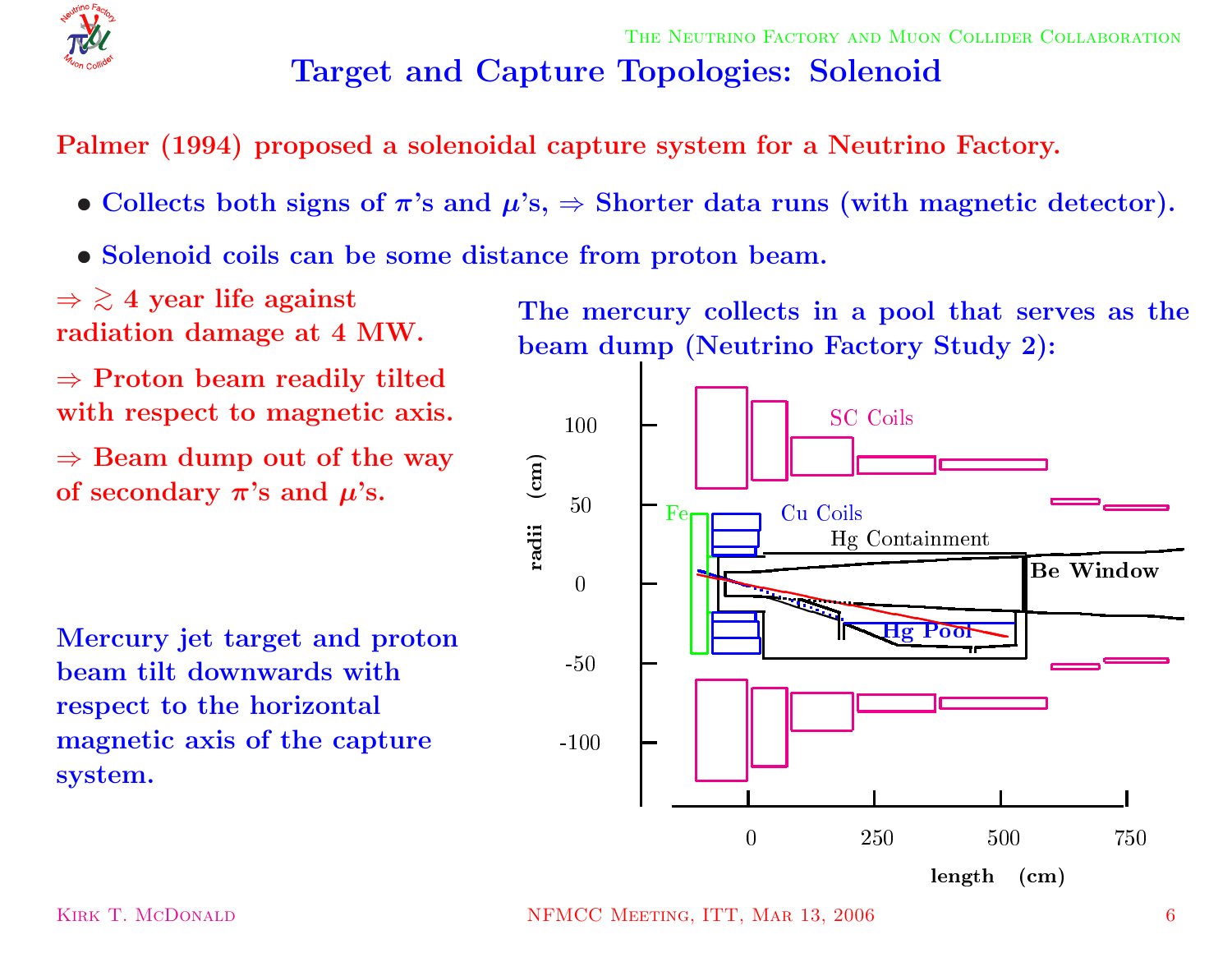![](_page_6_Picture_0.jpeg)

# **Solenoid Capture System for <sup>a</sup> Superbeam**

- Pions produced on axis inside the (uniform) solenoid have zero canonical angular  $\bf{momentum},\ L_z=r(P_\phi+eA_\phi/c)=0,\ \Rightarrow P_\phi=0\,\ {\bf on\,\, exiting\,\,the\,\,solenoid.}$
- If the pion has made exactly  $1/2$  turn on its helix when it reaches the end of the solenoid, then its initial  $P_r$  has been rotated into a pure  $P_\phi, \, \Rightarrow \, P_\bot = 0$  on exiting **the solenoid.**
- <sup>⇒</sup> **Point-to-parallel focusing for**

 $P_\pi=eBd/(2n+1)\pi c.$ 

<sup>⇒</sup> **Narrowband (less background) neutrino beams of energies**

$$
E_{\nu} \approx \frac{P_{\pi}}{2} = \frac{eBd}{(2n+1)2\pi c}.
$$

![](_page_6_Figure_9.jpeg)

$$
\frac{1.27M_{23}^2[\mathbf{eV}^2] L[\mathbf{km}]}{E_{\nu}[\mathbf{GeV}]} = \frac{(2n+1)\pi}{2}.
$$

**(Marciano, hep-ph/0108181)**

![](_page_6_Figure_12.jpeg)

 ${\bf Study\ both\ \ \nu\ and\ \ \bar\nu\ at\ the\ same\ time.}$  $\Rightarrow$  Detector must identify sign of  $\mu$  and  $e$ . <sup>⇒</sup> **Magnetized liquid argon TPC. (astro-ph/0105442).**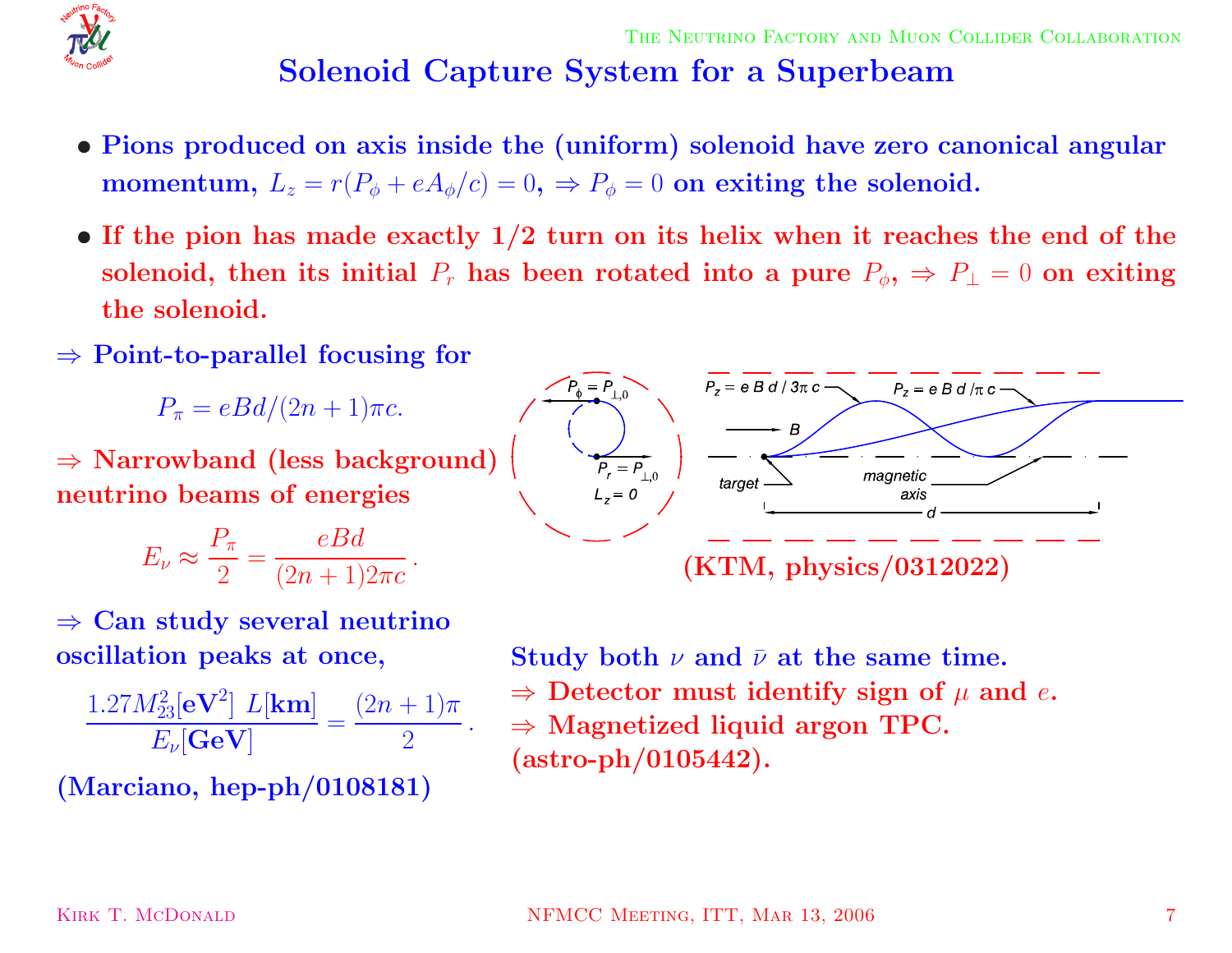![](_page_7_Picture_0.jpeg)

# **Thermal Issues for Liquid Targets (Neutrino Factory)**

**Liquid target/dump using mercury, or <sup>a</sup> Pb-Bi alloy.**

- $\approx 400$   $\mathrm{J}/\mathrm{gm}$  to vaporize  $\mathrm{Hg}$  (from room temp),
- $\Rightarrow$  Need flow of  $>10^4$  g/s  $\approx$  1 l/s in target/dump to avoid boiling in a 4-MW beam.

Neutrino Factory Study 2 design has  $1.5$   $1/s$  flow of Hg, so no critical thermal issues.

Energy deposited in the mercury target (and dump) will cause dispersal, but at benign **velocities (10-50 m/s).**

![](_page_7_Figure_8.jpeg)

1-cm-diameter Hg jet in 2e12 protons at  $t = 0, \, 0.75, \, 2, \, 7, \, 18 \, \, \mathrm{ms}$  (BNL E-951, 2001).

$$
\textbf{Model (Sieves):} \qquad v_{\text{dispersal}} = \frac{\Delta r}{\Delta t} = \frac{r\alpha\Delta T}{r/v_{\text{sound}}} = \frac{\alpha U}{C} v_{\text{sound}} \approx 12.5 \, \text{m/s for } U \approx 25 \, \text{J/g.}
$$

 $\mathbf{Data:}~~v_{\text{dispersal}} \approx \mathbf{10}~\mathbf{m/s}~\mathbf{for}~U \approx \mathbf{25}~\mathbf{J/g}.$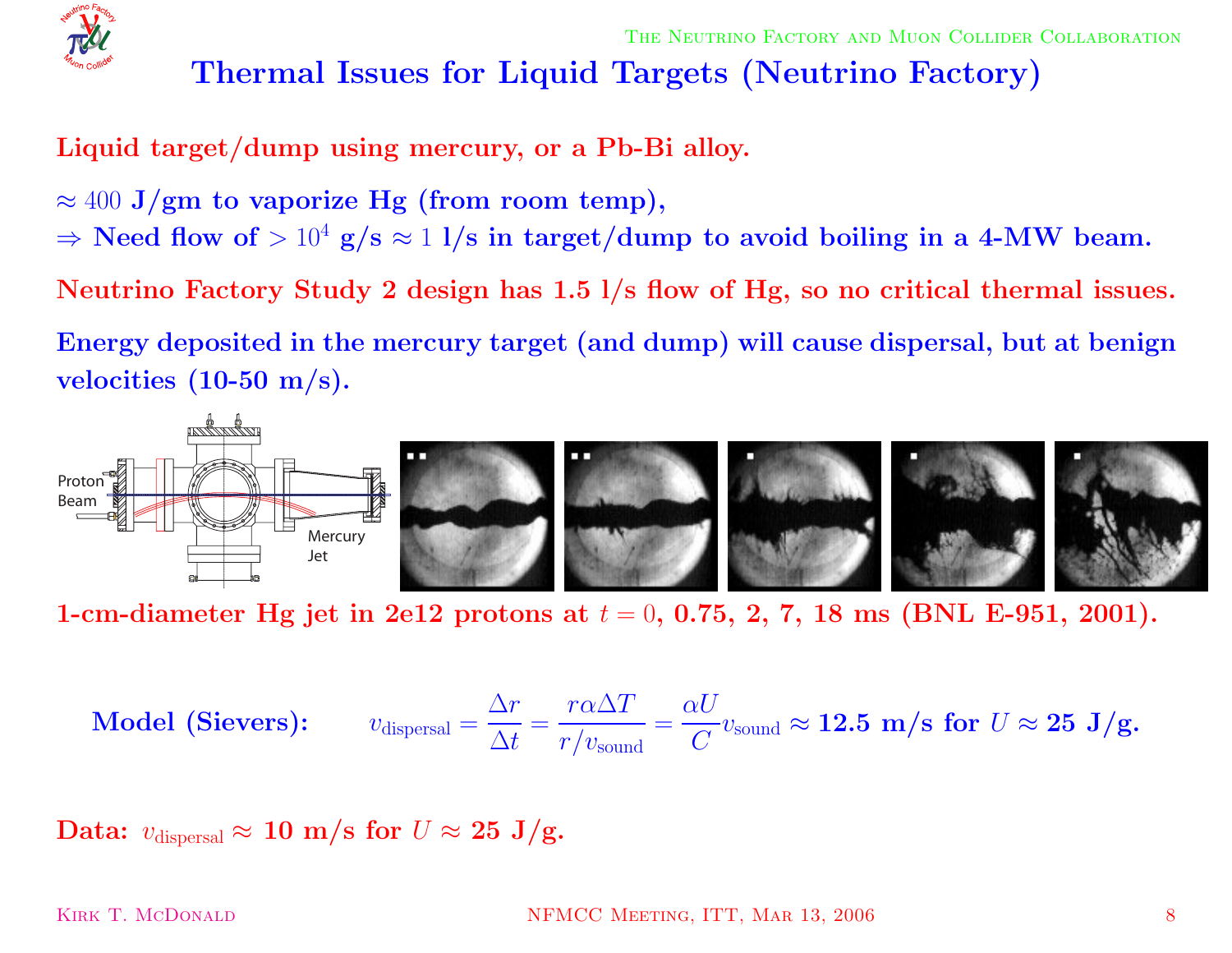![](_page_8_Picture_0.jpeg)

# **Thermal Issues for Solid Targets (Superbeams), <sup>I</sup>**

The quest for efficient capture of secondary pions precludes traditional schemes to cool a solid target by a liquid. (Absorption by plumbing; cavitation of liquid.)

A solid, radiation-cooled stationary target in a 4-MW beam will equilibrate at about  $2500 \text{ C.} \Rightarrow \text{ Carbon is only candidate for this type of target.}$ 

**(Carbon target must be in He atmosphere to suppress sublimation.)**

A moving band target (tantalum) could be considered (if capture system is toroidal).

![](_page_8_Figure_7.jpeg)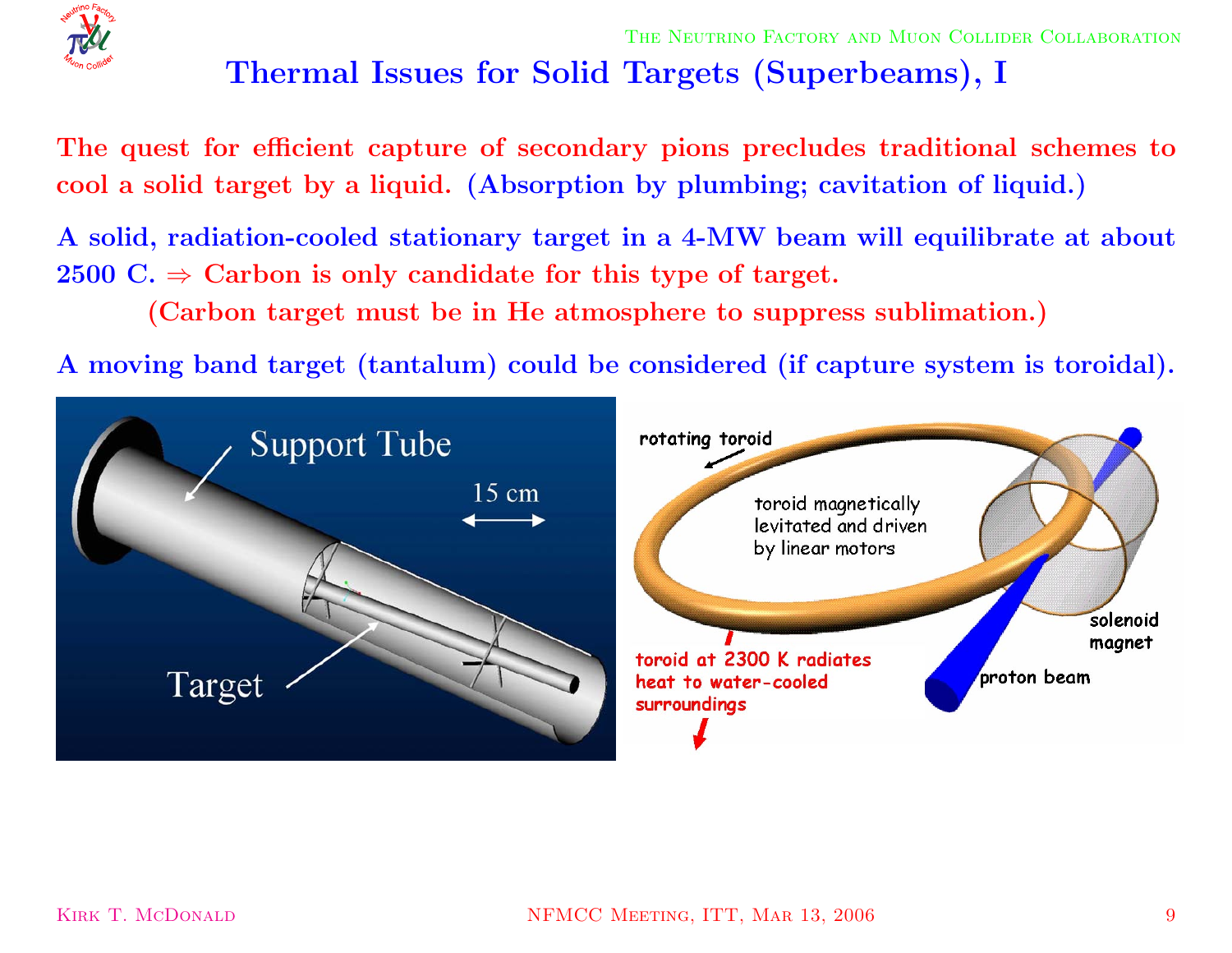![](_page_9_Picture_0.jpeg)

# **Thermal Issues for Solid Targets (Superbeams), II**

When beam pulse length  $t$  is less than target radius  $r$  divided by speed of sound  $v_{\rm sound},$ **beam-induced pressure waves (thermal shock) are <sup>a</sup> major issue.**

Simple model: if  $U=$  beam energy deposition in, say, Joules/g, then the instantaneous  ${\bf t}$  **emperature**  ${\bf r}$  **ise**  $\Delta T$  **is given by** 

$$
\Delta T = \frac{U}{C}, \quad \text{where } C = \text{heat capacity in Joules/g/K.}
$$

The <code>temperature</code> rise leads to a strain  $\Delta r/r$  given by

$$
\frac{\Delta r}{r} = \alpha \Delta T = \frac{\alpha U}{C},
$$
 where  $\alpha$  = thermal expansion coefficient.

 $\bf{The \ strain \ leads \ to \ a \ stress \ } P \ (= \rm force/area) \ given \ by$ 

$$
P = E \frac{\Delta r}{r} = \frac{E \alpha U}{C},
$$
 where  $E$  = modulus of elasticity.

 ${\bf In\ many\ metals,\ the\ tensile\ strength\ obeys\ } P \approx 0.002E,\ \alpha \approx 10^{-5},\ {\bf and}\ \ C \approx 0.3\ {\bf J/g/K,}$ **in which case**

$$
U_{\text{max}} \approx \frac{PC}{E\alpha} \approx \frac{0.002 \cdot 0.3}{10^{-5}} \approx 60 \text{ J/g}.
$$

 $\Rightarrow$  Best candidates for solid targets have high strength (Vasomax, Inconel, TiAl6V4) **and/or low thermal expansion (Superinvar, Toyata "gum metal", carbon-carbon composite).**

KIRK T. MCDONALD NEMCC MEETING, ITT, MAR 13, 2006 10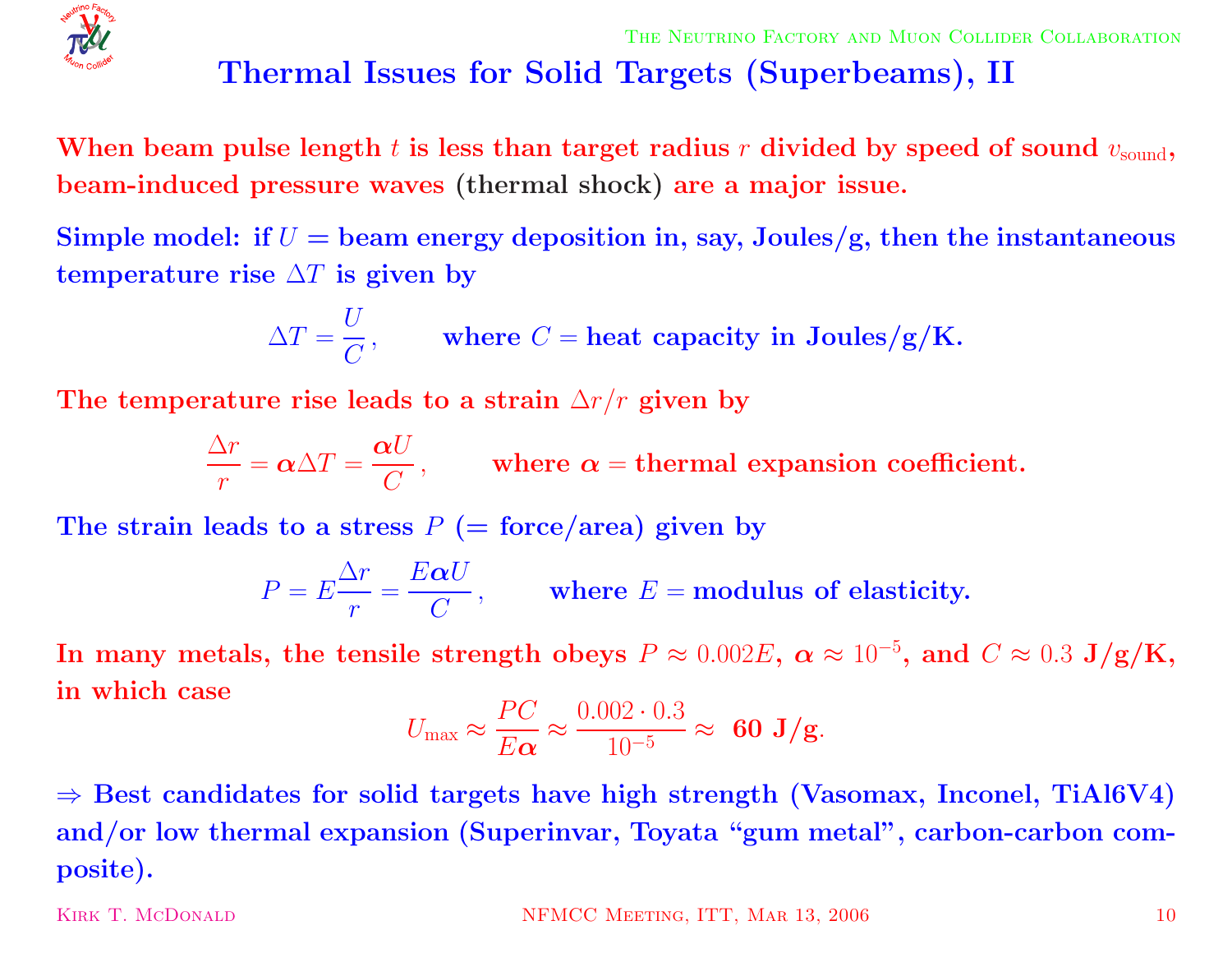![](_page_10_Picture_0.jpeg)

# **How Much Beam Power Can <sup>a</sup> Solid Target Stand?**

**How many protons are required to deposit <sup>60</sup> J/g in <sup>a</sup> material?**

What is the maximum beam power this material can withstand without cracking, for **<sup>a</sup> 10-GeV beam at 10 Hz with area 0.1 cm** 2**.**

Ans: If we ignore "showers" in the material, we still have  $dE/dx$  ionization loss,  ${\bf of~about~1.5~MeV/g/cm^2}.$ 

 ${\bf Now,\ 1.5\,\ MeV} = 2.46\times 10^{-13}$  J, so  $60$  J/ g requires a proton beam intensity of  $60/(2.4 \times 10^{-13}) = 2.4 \times 10^{14}/\text{cm}^2$ .

 ${\bf So,\ P_{\max}\approx10\ {\bf Hz}\cdot10^{10}\ {\bf eV}\cdot1.6\times10^{-19}\ {\bf J/eV}\cdot2.4\times10^{14}/{\bf cm}^2\cdot0.1\ {\bf cm}^2\approx4\times10^5\ {\bf J/s}=\ {\bf 0.4\ MW}.$ 

If solid targets crack under singles pulses of 60 J/g, then safe up to only 0.4 MW **beam power!**

**Empirical evidence is that some materials survive 500-1000 J/g,**  $\Rightarrow$  May survive 4 MW if rep rate  $\gtrsim 10$  Hz.

**Ni target in FNAL** p**bar source: "damaged but not failed" for peak energy deposition of <sup>1500</sup> J/g.**

![](_page_10_Picture_11.jpeg)

![](_page_10_Picture_12.jpeg)

KIRK T. MCDONALD NEMCC MEETING, ITT, MAR 13, 2006 11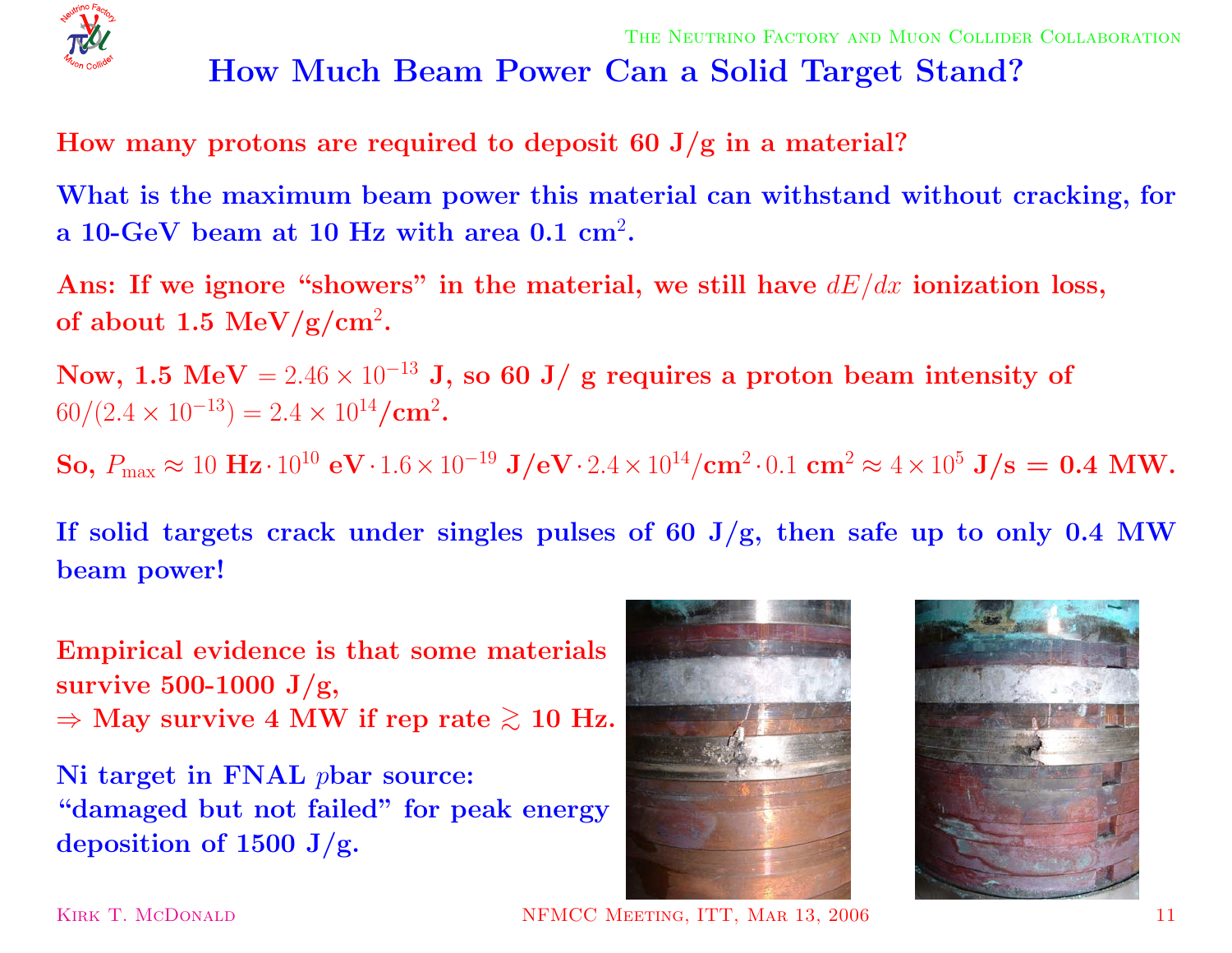![](_page_11_Picture_0.jpeg)

THE NEUTRINO FACTORY AND MUON COLLIDER COLLABORATION **Magnetic Issues for Moving Targets**

**Conducting materials that move through nonuniform magnetic field experience eddy-** $\text{current effects,} \Rightarrow \text{Forces on entering or leaving a solenoid (but not at its center).}$ 

 $\Rightarrow$  Free jet of radius  $r$  cannot pass through a horizontal solenoid of diameter  $D$  unless

$$
v > \frac{3\pi\sigma r^2B_0^2}{32\rho D} \approx 6\left[\frac{r}{1 \text{ cm}}\right]^2 \text{ m/s}, \quad \text{for Hg or Pb-Bi jet, } D = 20 \text{ cm}, B_0 = 20 \text{ T}.
$$

 $50\text{-}\mathrm{Hz}$  rep rate requires  $v\,=\,20\,$  m/s for new target each pulse, so no problem for baseline design with  $r = 0.5$  cm. The associated eddy-current heating is negligible.

[Small droplets pass even more easily, and can fall vertically with no retardation.]

**A liquid jet experiences <sup>a</sup> quadrupole shape distortion if tilted with respect to the solenoid axis. This is mitigated by the upstream iron plug that makes the field more uniform.**

**Magnetic damping of surface-tension waves (Rayleigh instability) observed in CERN-Grenoble tests (2002).**

**The beam-induced dispersal will be partially damped also (Samulyak).**

![](_page_11_Figure_10.jpeg)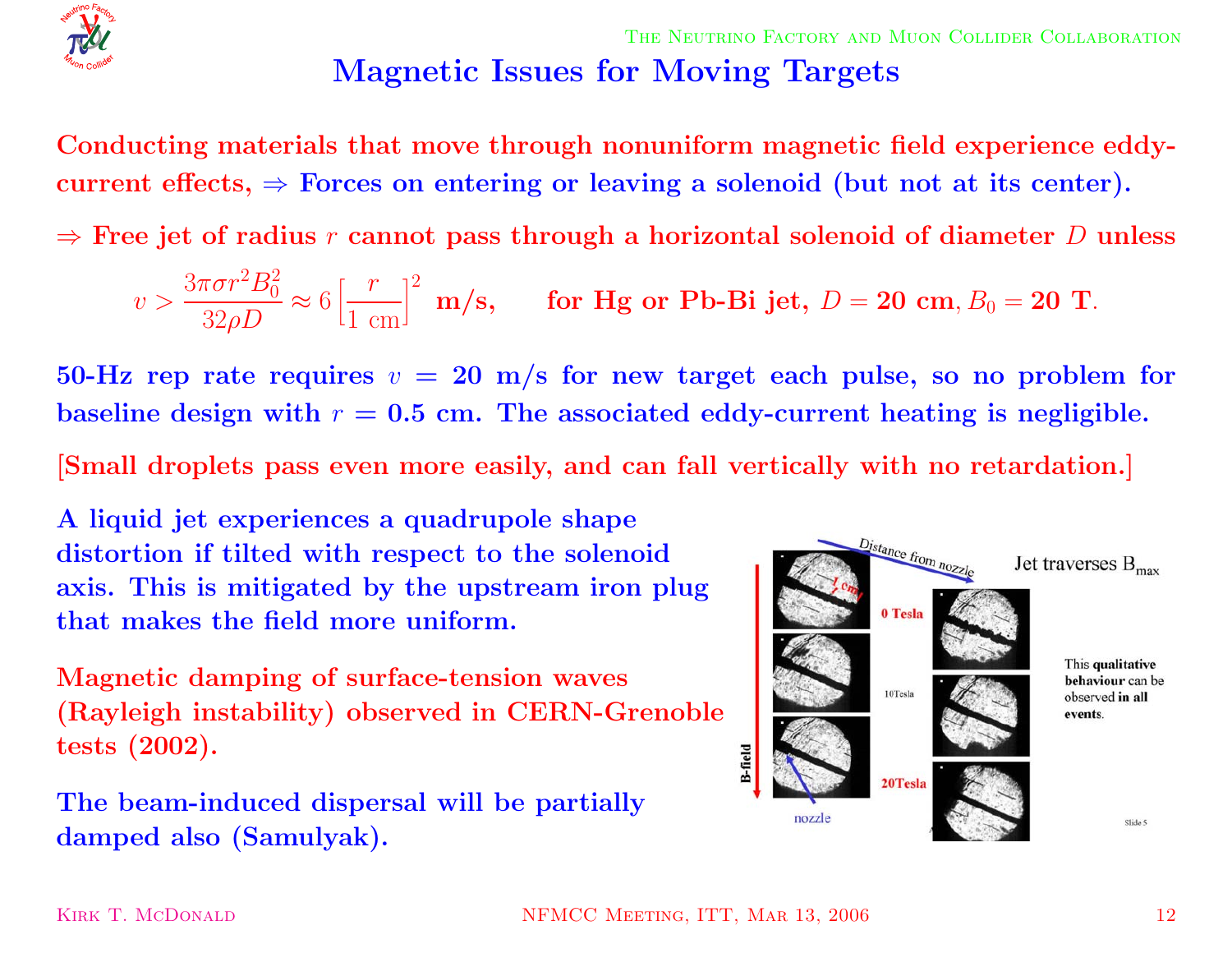![](_page_12_Picture_0.jpeg)

# **DRAFT Recommendations**

This presentation ends with a preliminary set of recommendations on a baseline, alternatives, and relevant R&D for target, dump, capture and decay at a 4-MW **Neutrino Factory and <sup>a</sup> 4-MW Neutrino Superbeam.**

**These draft recommendations are the personal opinion of KTM.**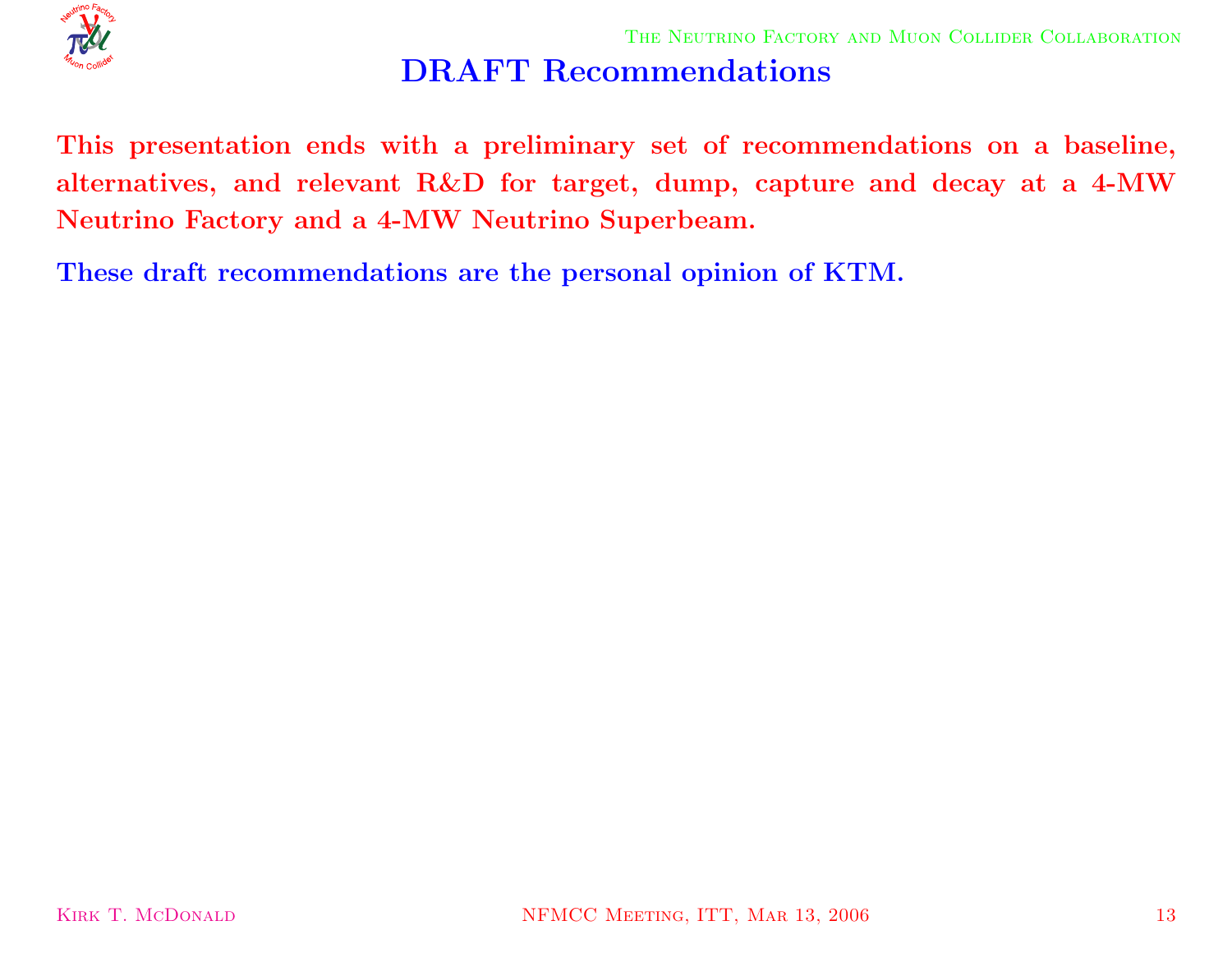![](_page_13_Picture_0.jpeg)

THE NEUTRINO FACTORY AND MUON COLLIDER COLLABORATION

#### **Neutrino Factory: Baseline**

#### **The baseline is essentially that of the Neutrino Factory Study 2, http://www.cap.bnl.gov/mumu/studyii/**

![](_page_13_Figure_4.jpeg)

- $\bullet$  Solenoidal capture magnet ( $\approx 20$  T) with adiabatic transition to solenoidal decay  $\bf{channel}\ (\approx 1\ T).$
- Continuous, free mercury jet target ( $r = 0.5$  cm,  $v = 20$  m/s) tilted at 100 mrad **to magnetic axis.**
- *•* **Beam dump <sup>=</sup> pool of mercury fed by the target jet.**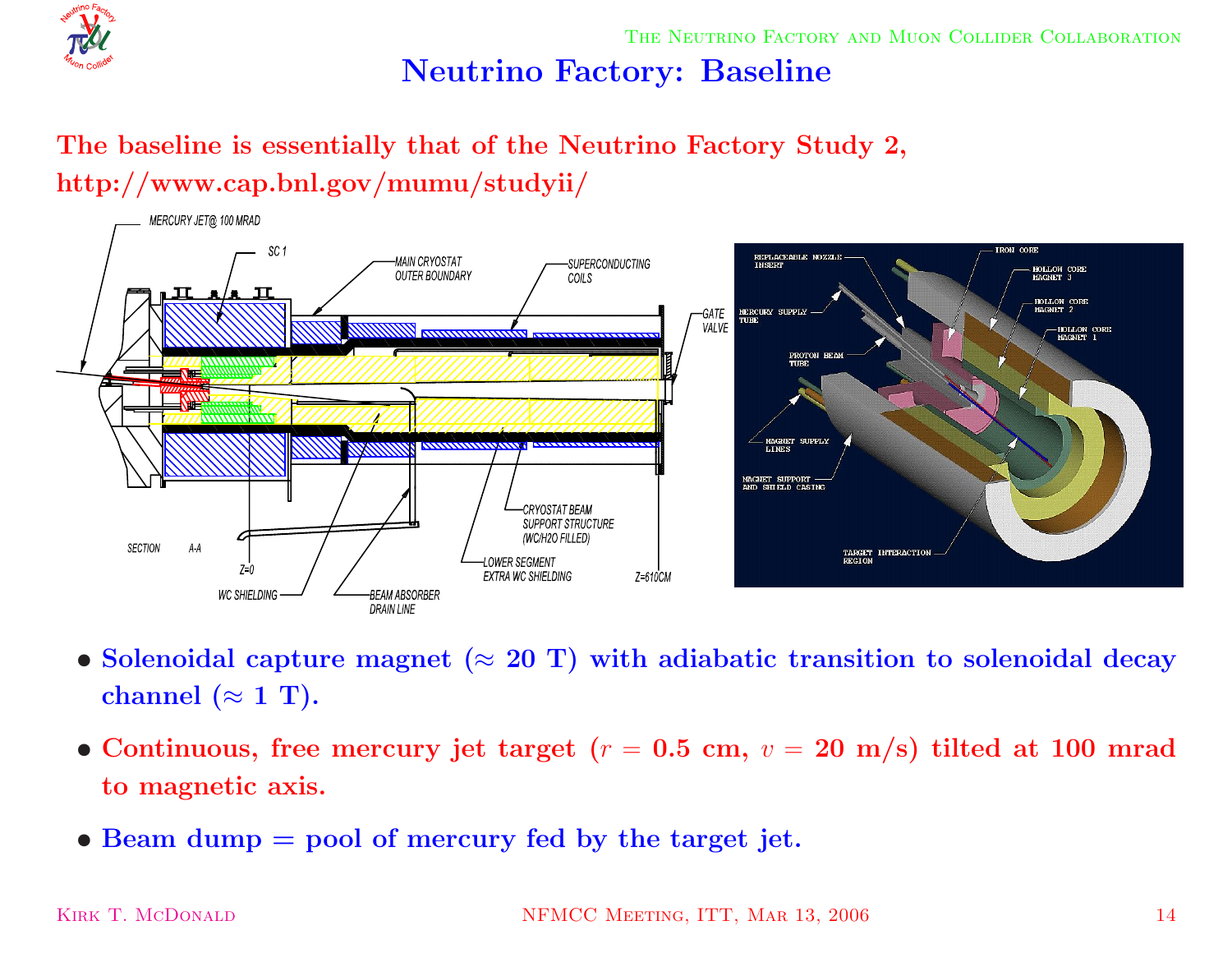![](_page_14_Picture_0.jpeg)

THE NEUTRINO FACTORY AND MUON COLLIDER COLLABORATION

#### **Neutrino Factory: Alternatives**

**No alternatives have been proposed to the mercury pool beam dump.**

**No alternatives have been proposed to the solenoidal decay channel.**

**Conceivable to use mercury pool + solid target, but not recommended.**

Toroidal capture system not recommended as provides only one sign of muons, has awkward matching into a solenoidal decay channel, and is not well matched to use of **<sup>a</sup> mercury pool dump.**

#### **Neutrino Factory: R&D**

- Complete the proof-of-principle demonstration of mercury jet  $+$  proton beam  $+$ **15-T solenoid (CERN MERIT experiment in the TT2A line).**
- *•* **Continue simulations of thermal magnetohydrodynamical properties of the baseline system.**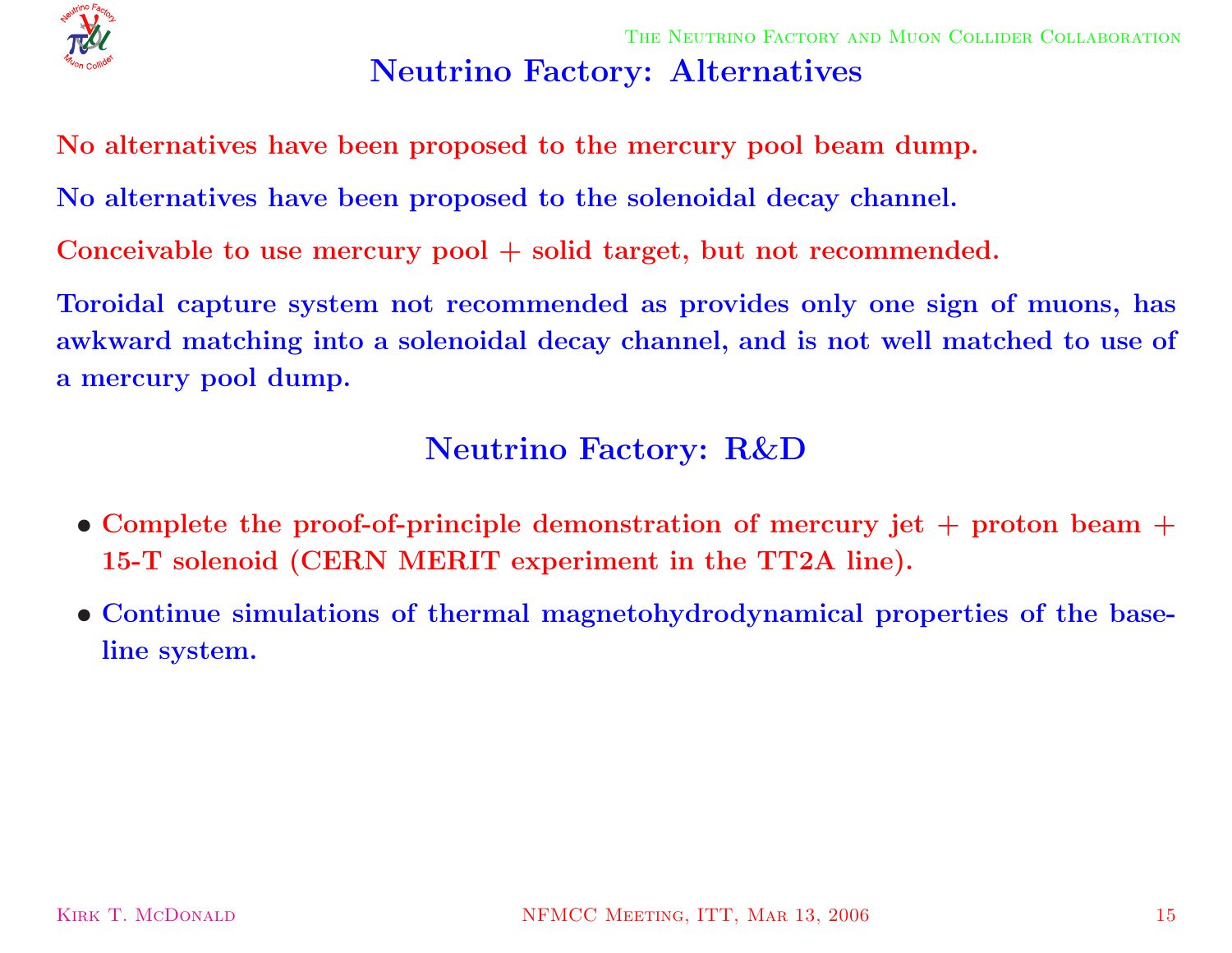![](_page_15_Picture_0.jpeg)

# **Neutrino Superbeam: Baseline**

This recommendation is particularly personal, and reflects KTM's belief that a 4-MW Neutrino Superbeam is some ways off, and should provide better capability **than simply scaling up present <sup>p</sup>lans for 0.4-MW beams.]**

- Capture and decay in a uniform solenoid magnet tuned to provide a "comb" of  ${\bf p}$   ${\bf p}$   ${\bf p}$   ${\bf p}$   ${\bf p}$   ${\bf p}$   ${\bf p}$   ${\bf p}$   ${\bf p}$   ${\bf p}$   ${\bf p}$   ${\bf p}$   ${\bf p}$   ${\bf p}$   ${\bf p}$   ${\bf p}$   ${\bf p}$   ${\bf p}$   ${\bf p}$   ${\bf p}$   ${\bf p}$   ${\bf p}$   ${\bf p}$   ${\bf p}$   ${\bf p}$   ${\bf p}$   ${\bf p}$   ${\bf p}$   ${\bf p}$   ${\bf p}$   ${\bf p}$   ${\bf p$ **maxima.**
- *•* **Conventional water-cooled copper dump at end of decay channel.**
- Carbon-carbon composite target in a He atmosphere, primarily radiation cooled.
- This option linked to use of a detector that can distinguish  $e^{\pm}$ , *i.e.*, a magnetized **liquid argon detector.**

#### **Neutrino Superbeam: Alternative**

- Capture in a toroidal horn, followed by decay in zero magnetic field.
- *•* **Conventional water-cooled copper dump at end of decay channel.**
- Carbon-carbon composite target in a He atmosphere, primarily radiation cooled.
- $\bullet$  This option compatible with use of a nonmagnetic detector such as water Čerenkov.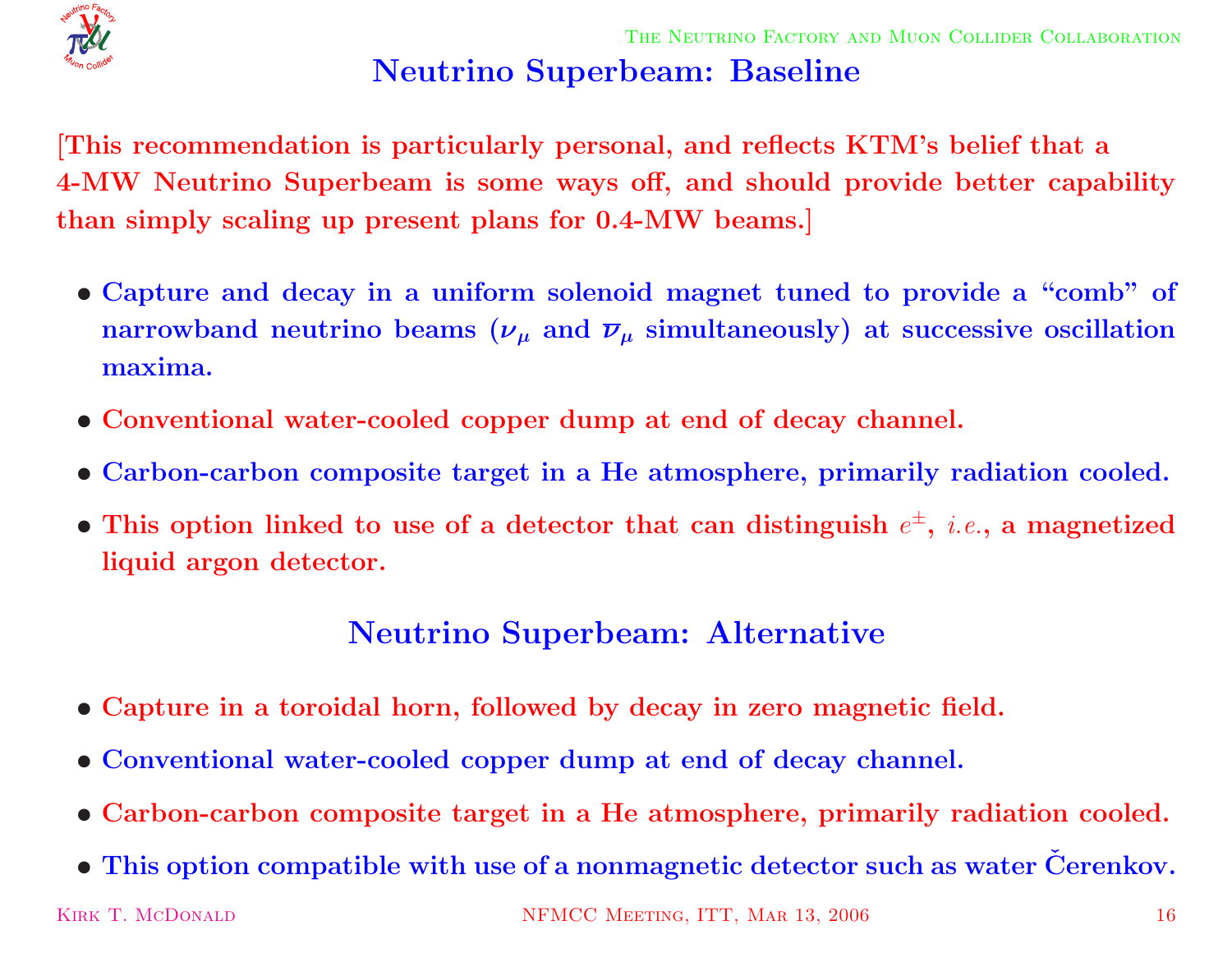# **Neutrino Superbeam: NuMI Target R&D**

![](_page_16_Picture_2.jpeg)

**NuMI target failed due to leak in cooling channels (April 2005). Target repaired during 1-month downtime.**

 $\bm{\Gamma}$ arget has now operated up to  $\sim$ 300 **kW.**

**R&D in progress towards <sup>a</sup> 2-MW target.**

**Substantial risk of failure of water jacket due to beam-induced cavitation <sup>p</sup>itting of the Al (or SS) wall.**

 ${\bf Miltigated}$   ${\bf slightly}$   ${\bf by}$   ${\bf the}$   ${\bf 10}\text{-}\mu{\bf s}$ **pulse length of the NuMI proton beam.**

![](_page_16_Figure_8.jpeg)

Encapsulation of graphite cylinders (segments) with a prestress of about 10 MPa into stainless steel or aluminum thin-walled pipe:

![](_page_16_Figure_10.jpeg)

- Provides an integrity of the target core and keeps it even in the case of thermo-mechanical or radiation damages of some segments
- Prevents a direct contact of the cooling water with the heated surface of graphite
- Provides a good thermal contact between graphite and metal pipe  $\blacktriangleright$

Prototype of the baffle collimator (2002):

 $\varnothing$ 58 mm graphite cylinders are encapsulated into 1.5 mm thick aluminum pipe

![](_page_16_Picture_16.jpeg)